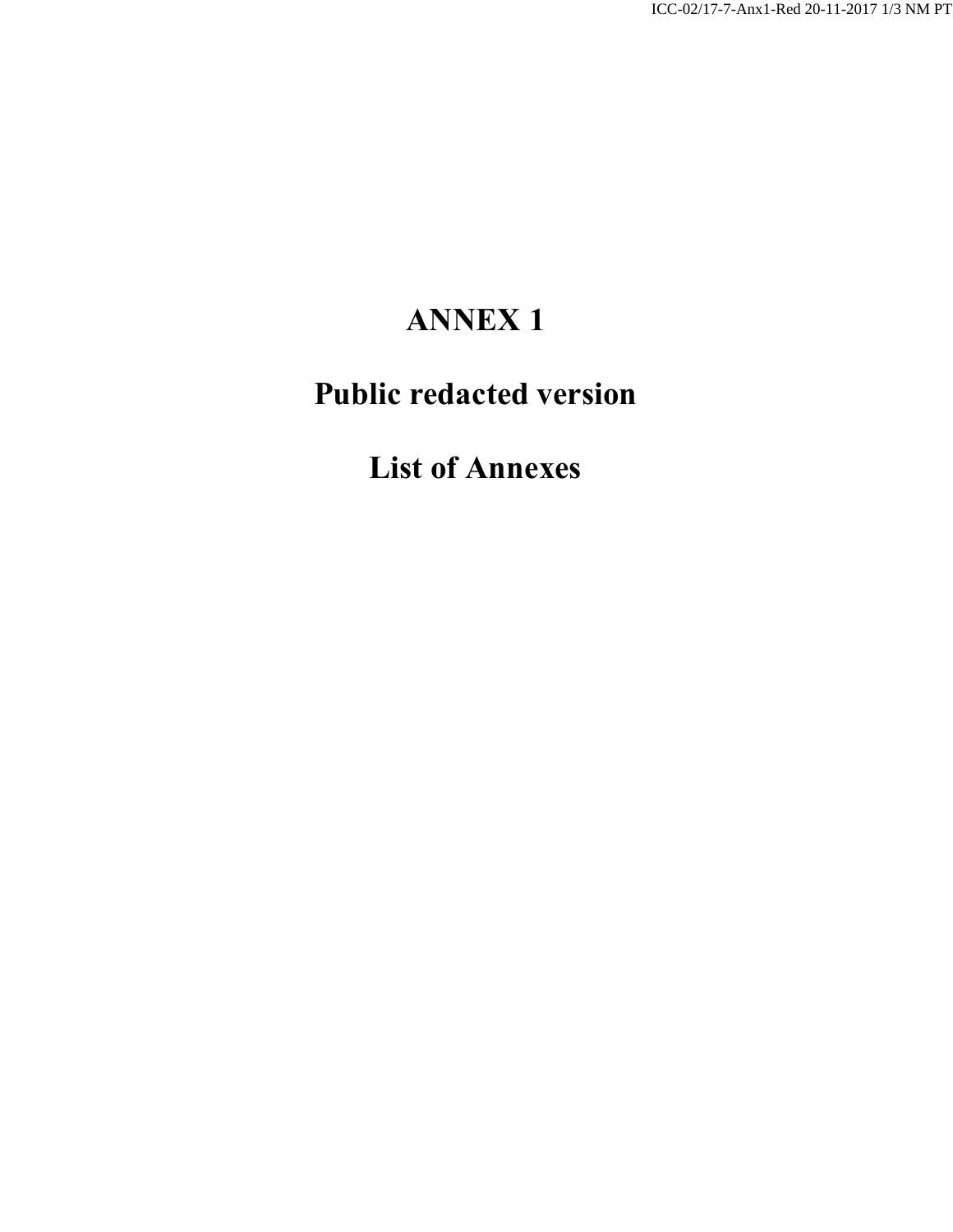## **LIST OF ANNEXES**

ANNEX 1 - CONF *EXP*: List of Annexes

ANNEX 2A - CONF *EXP*: Indicative list of most serious incidents attributed to members of the Taliban and other anti-government armed groups

ANNEX 2B - CONF-*EXP*: Indicative list of alleged most serious incidents attributed to the Afghan National Security Forces

ANNEX 2C - CONF *EXP*: Indicative list of most serious incidents attributed to members of United States Armed Forces and the Central Intelligence Agency

- ANNEX 3A CONF *EXP*: Preliminary list of persons or groups that appear to be the most responsible for the most serious crimes: Taliban and affiliated armed groups
- ANNEX 3B CONF *EXP*: Preliminary list of persons or groups that appear to be the most responsible for the most serious crimes: Afghan National Security Forces

ANNEX 3C - CONF *EXP:* Preliminary list of persons or groups that appear to be the most responsible for the most serious crimes: United States Armed Forces and the Central Intelligence Agency

ANNEX 4 - PUBLIC: Map of Afghanistan

ANNEX 4A - CONF *EXP*: Map of alleged incidents referred to in confidential *ex parte* Annex 2A

ANNEX 4B - CONF *EXP*: Map of locations of Afghan detention facilities referred to in confidential *ex parte* Annex 2B

ANNEX 4C - CONF *EXP*: Map of alleged United States detention sites in Afghanistan referred to in confidential *ex parte* Annex 2C